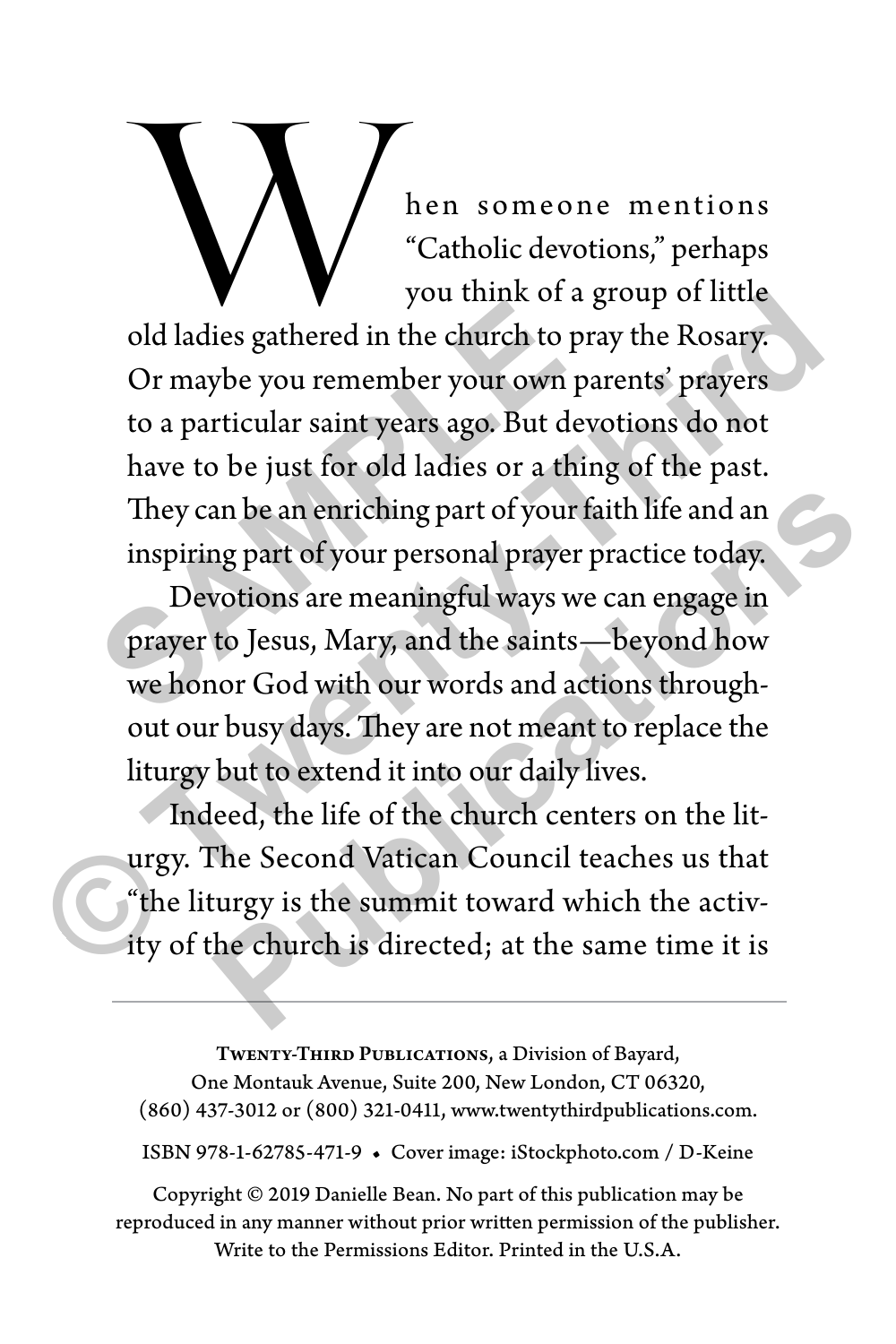the font from which all her power flows." And while we cannot spend all day, every day, at Mass, St. Paul encourages us to "pray without ceasing" (1 Thessalonians 5:17). This is where devotions come in.

When we practice devotions, we steep our days in prayer, keeping God at the forefront of our minds, even as we go about our work and play. Devotions are practical, daily ways that we grow closer to our Creator as we make our way toward heaven. They do not distract us from God; they lead us toward him. When we practice devotions, we see prayer, keeping God at the forefront of c<br>as we go about our work and play. Devotionally ways that we grow closer to our Cre<br>our way toward heaven. They do not distrate<br>they lead us towar

One of the most wonderful things about our Catholic faith is the fact that we have so many diverse devotions and traditional practices. There is no one-size-fits-all approach to Catholic devotions. There truly is something for everyone! I hope that this booklet can be a resource that reminds you of some old favorite devotions but maybe also inspires you to search out and try something new. When we practice devotions, we steep our days in<br>prayer, keeping God at the forefront of our minds, even<br>as we go about our work and play. Devotions are practical,<br>daily ways that we grow closer to our Creator as we make<br>o us toward him.<br>
of the most wonderful things about our Catholic<br>
ne fact that we have so many diverse devotions<br>
itional practices. There is no one-size-fits-all<br>
to Catholic devotions. There truly is something<br>
one! I hop

Before we begin, let's look a little more deeply at liturgical and devotional prayer.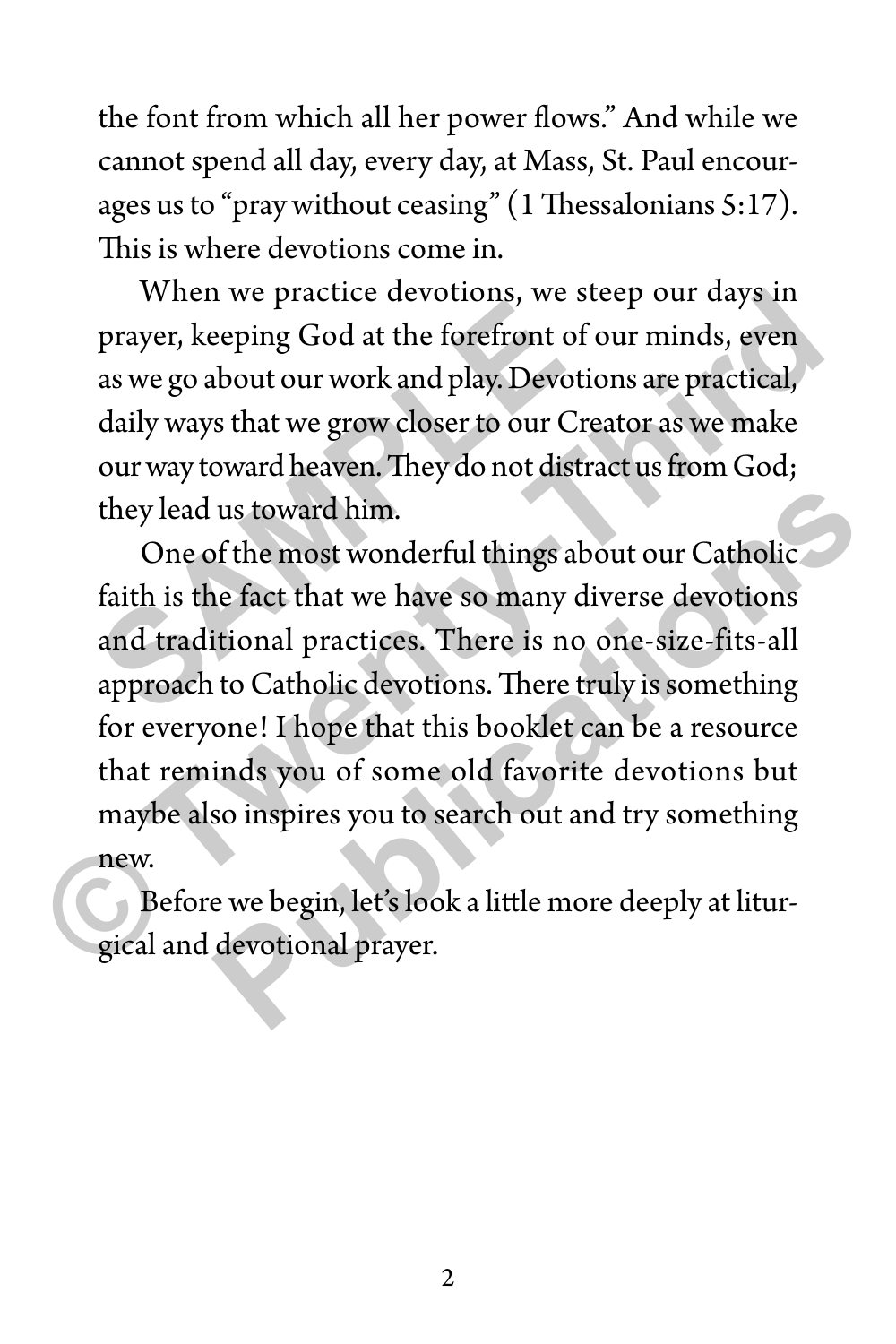There are many prayer practices focused on Jesus, his life, passion, death, and resurrection. Let's look at a few of the most popular ones.

# *Sacred Heart of Jesus*

The feast of the Sacred Heart of Jesus is celebrated on the Friday that falls nineteen days after Pentecost. Devotion to the Sacred Heart of Jesus began in 1675 when, in France, St. Margaret Mary Alacoque reported having a vision of Jesus in which he revealed to her his heart—suffering and burning with love for all of humanity—and told her he wanted a feast day established in honor of his Sacred Heart. Jesus shared with St. Margaret Mary these twelve promises for those who would practice devotion to his Sacred Heart. **Sacred Heart of Jesus**<br>The feast of the Sacred Heart of Jesus is c<br>Friday that falls nineteen days after Pentec<br>the Sacred Heart of Jesus began in 1675 v<br>St. Margaret Mary Alacoque reported ha<br>Jesus in which he revealed t **Sacred Heart of Jesus**<br>
The feast of the Sacred Heart of Jesus is celebrated on the<br>
Friday that falls nineteen days after Pentecost. Devotion to<br>
the Sacred Heart of Jesus began in 1675 when, in France,<br>
St. Margaret Mar **Publications** 

## **Promises of the Sacred Heart**

- 1. I will give them all the graces necessary for their state of life.
- 2. I will give peace in their families.
- 3. I will console them in all their troubles.
- 4. I will be their refuge in life and especially in death.
- 5. I will abundantly bless all their undertakings.
- 6. Sinners shall find in my Heart the source and infinite ocean of mercy.
- 7. Tepid souls shall become fervent.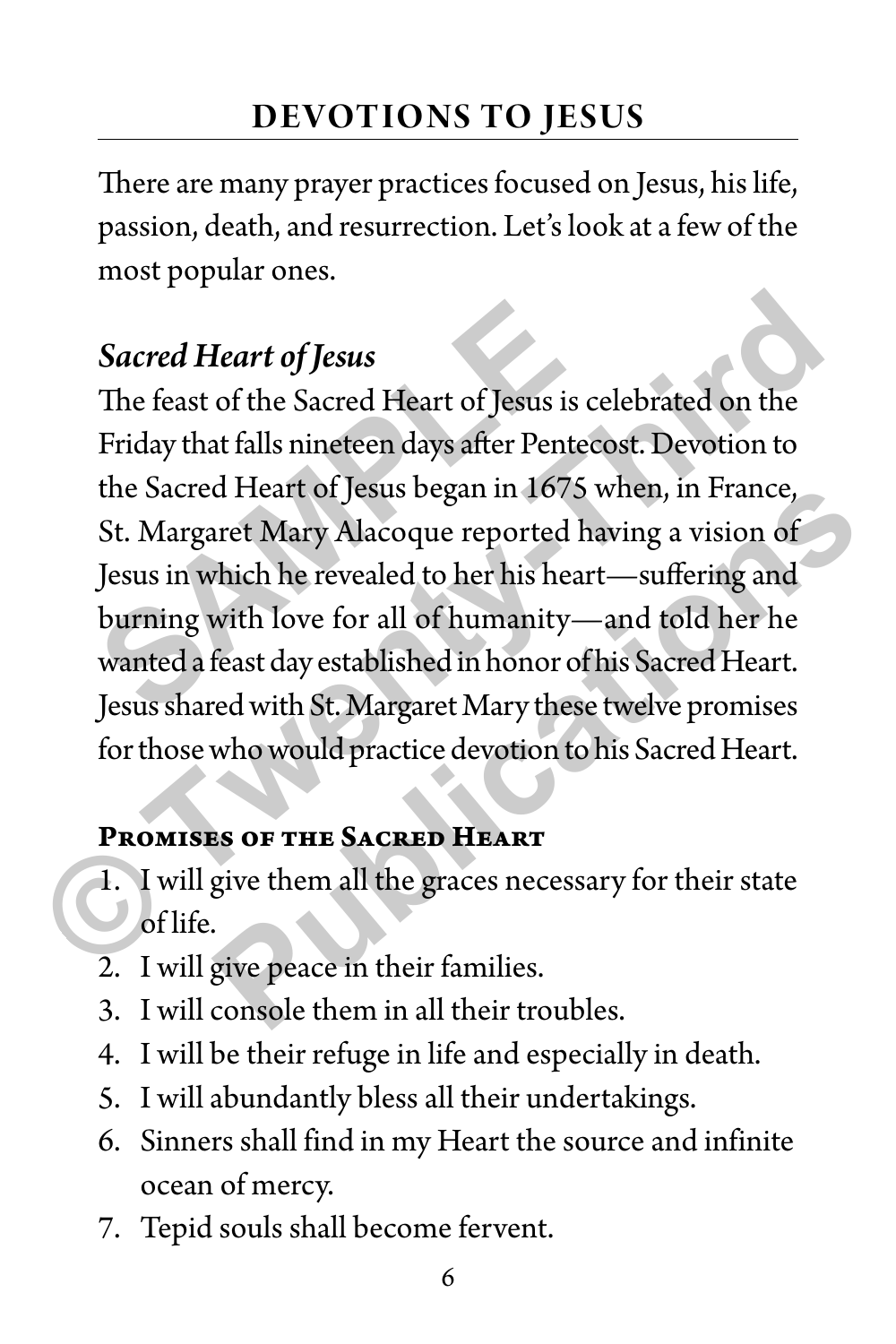- 8. Fervent souls shall rise speedily to great perfection.
- 9. I will bless those places wherein the image of My Sacred Heart shall be exposed and venerated.
- 10.I will give to priests the power to touch the most hardened hearts.
- 11. Persons who propagate this devotion shall have their names eternally written in my Heart.
- 12.In the excess of the mercy of my Heart, I promise you that my all powerful love will grant to all those who will receive communion on the First Fridays, for nine consecutive months, the grace of final repentance: they will not die in my displeasure, nor without receiving the sacraments; and my Heart will be their secure refuge in that last hour. 11. Persons who propagate this devotion<br>names eternally written in my Heart.<br>12. In the excess of the mercy of my Heart.<br>you that my all powerful love will gra<br>who will receive communion on the l<br>for nine consecutive month Fractional Matter of Bernard Control and Technical Sacred Heart And Technics of the Mercian Streets of the mercy of my Heart.<br>
12. In the excess of the mercy of my Heart, I promise<br>
you that my all powerful love will grant

### **First Fridays**

You might notice mention of First Fridays in that list of promises. This is a traditional practice of attending Mass and receiving communion on nine consecutive first Fridays in honor of Jesus' Sacred Heart and in reparation for humankind's indifference to God's infinite and merciful love. will receive communion on the First Fridays,<br>ne consecutive months, the grace of final<br>tance: they will not die in my displeasure, nor<br>ut receiving the sacraments; and my Heart will<br>eir secure refuge in that last hour.<br>**RI** 

#### **Enthronement of the Sacred Heart**

You might also note that Jesus, in his revelation to St. Margaret Mary, says that he will bless the places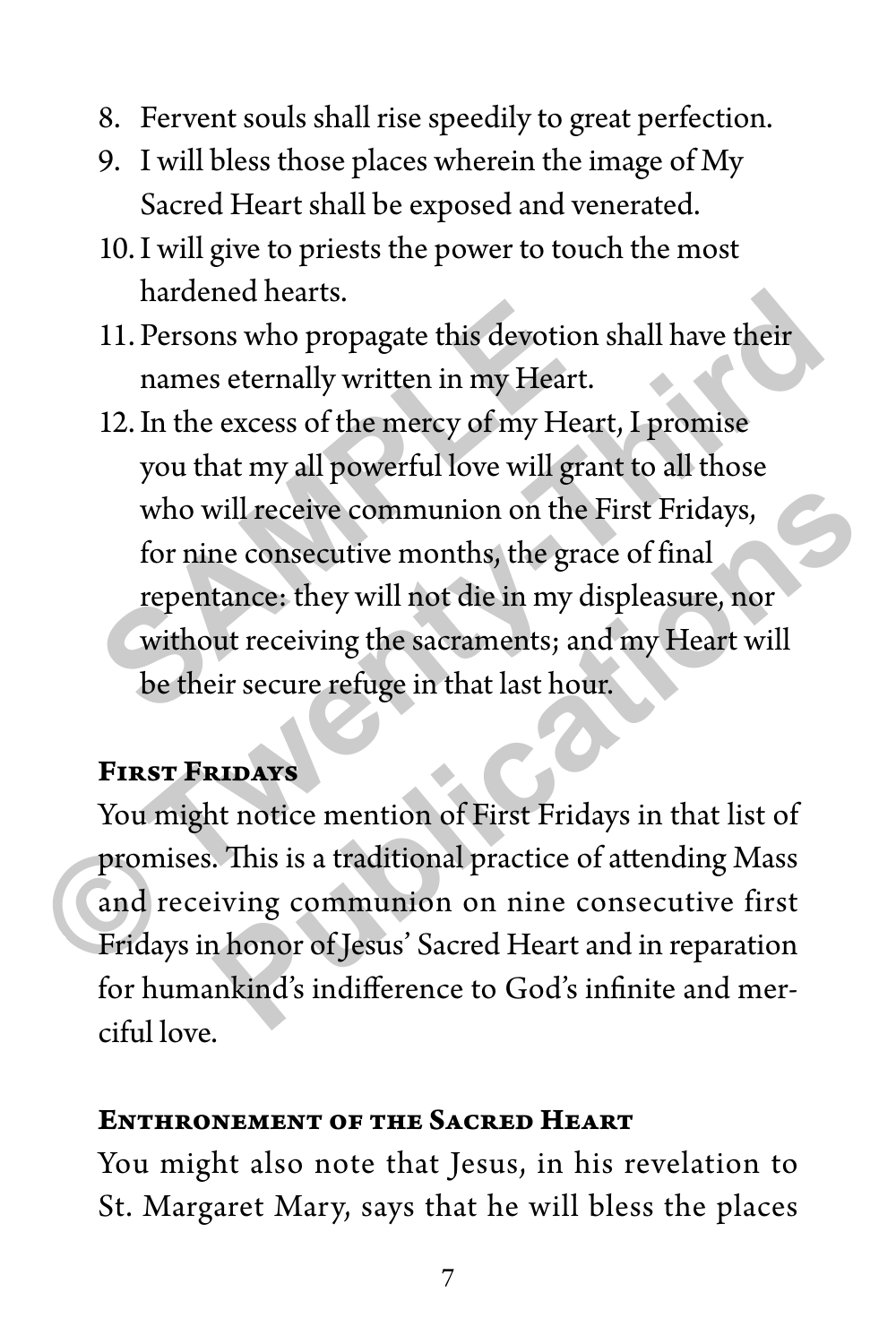where his image is displayed and honored. Thus, another Catholic tradition is that of "enthroning" an image of the Sacred Heart of Jesus in the home. This is a small ceremony where we officially invite Jesus into our home and give him authority over our family. As part of the ceremony, an image of the Sacred Heart of Jesus is displayed in a permanent place of honor in the home, and the family members make a commitment to love and honor the Sacred Heart of Jesus. An enthronement can be done in a home, business, or school. (You can find more information about enthronements at Enthronements.com.) give infinite difference of the Sacred Heart of Je<br>mony, an image of the Sacred Heart of Je<br>in a permanent place of honor in the hom<br>members make a commitment to love<br>Sacred Heart of Jesus. An enthronement<br>home, business,

### **Prayer to the Sacred Heart of Jesus**

*O most holy Heart of Jesus, fountain of every blessing, I adore you, I love you, and with a lively sorrow for my sins, I offer you this poor heart of mine. Make me humble, patient, pure, and wholly obedient to your will. Grant, good Jesus, that I may live in you and for you. Protect me in the midst of danger; comfort me in my afflictions; give me health of body, assistance in my temporal needs, your blessings on all that I do, and the grace of a holy death. In every need let me come to you with humble trust, saying, Heart of Jesus, help me. Amen.* give him authority over our tamily. As part of the ceremony, an image of the Sacred Heart of Jesus is displayed<br>in a permanent place of honor in the home, and the family<br>members make a commitment to love and honor the<br>Sacr **Example 18 Solution** Solutionary Mean Endiney<br>**Propertion** Solution Solution Service MEART OF JESUS<br>Apple Heart of Jesus, fountain of every blessing, I adore<br>you, and with a lively sorrow for my sins, I offer you<br>neart of

## *Divine Mercy*

Another popular devotion to Jesus, also inspired by revelations to a saint, is that of Divine Mercy. St. Faustina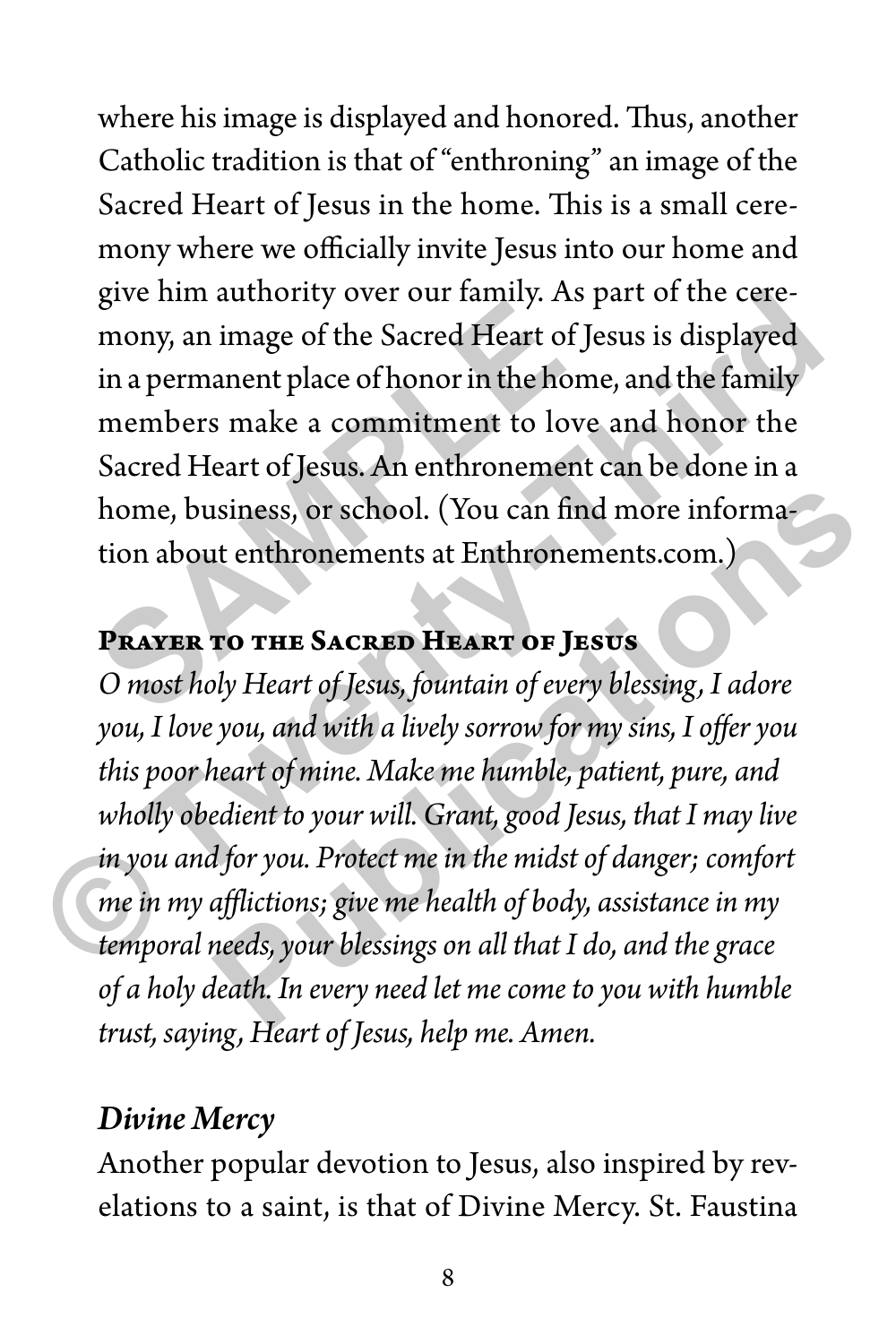Kowalska, a young Polish nun, detailed Jesus' visits to her in her diary. In his visits to St. Faustina, Jesus revealed to her an image of himself, dressed in white, raising one hand in blessing, with two beams of light emanating from his chest—one red and one white. He told St. Faustina that he wanted her to have this image painted. Jesus told St. Faustina that he wanted her to do this so that he could pour out his mercy on the whole world. She wrote his words in her diary: "My gaze from this image is like my gaze from the cross. By means of this image I shall be granting many graces to souls; so let every soul have access to it" (Diary of Sr. Faustina, Note numbers 326, 570). that he wanted her to have this image pa<br>St. Faustina that he wanted her to do this<br>pour out his mercy on the whole world<br>words in her diary: "My gaze from this igaze from the cross. By means of this image<br>ing many graces Ins chest—one red and one white. He told St. Faustina<br>that he wanted her to have this image painted. Jesus told<br>St. Faustina that he wanted her to do this so that he could<br>pour out his mercy on the whole world. She wrote h

#### **Divine Mercy Sunday**

In 2000, Pope St. John Paul II officially designated the Second Sunday of Easter—the last day in the Octave of Easter, as Divine Mercy Sunday, dedicated to celebrating Jesus' Divine Mercy. On this day, many churches and Catholic communities have processions with the Divine Mercy image and place the image in a place of honor in the church. **EXECTS BY MEATLE IS IMAGE IS NOTE ATTLE SET AND SET ASSES IN SURVEY SOULS:** So let every soul have access fo it"<br>
Sr. Faustina, Note numbers 326, 570).<br> **MERCY SUNDAY**<br>
Pope St. John Paul II officially designated the<br>
und

#### **Divine Mercy novena**

A novena is nine days of devoted prayer. In her diary, St. Faustina also details nine specific prayers that Jesus revealed to her as a Divine Mercy novena. She writes that